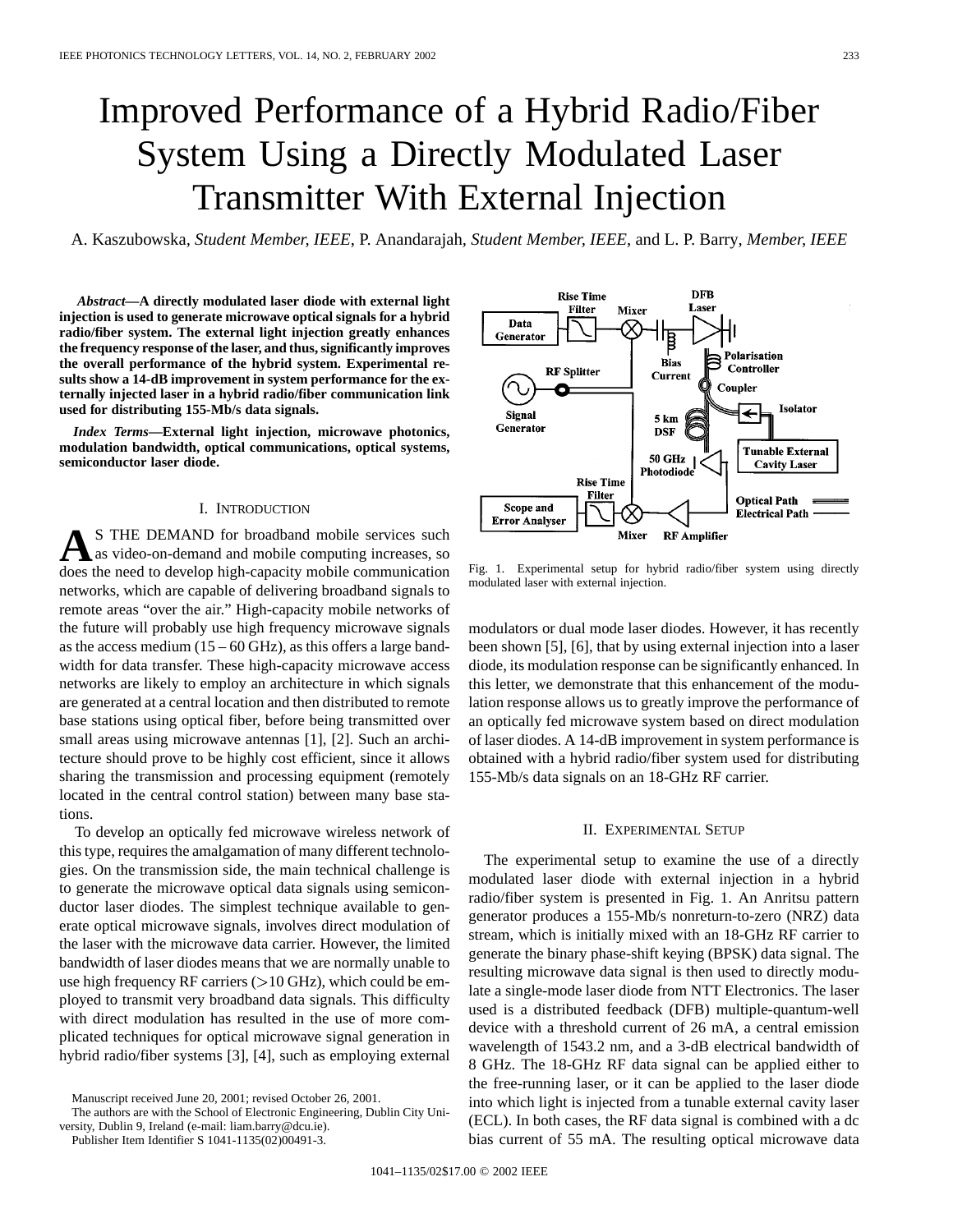

Fig. 2. Modulation response of single-mode laser measured under free running (solid line), and 3 dBm (dashed line) from ECL. The dc bias current was 55 mA in all cases.

signal from the laser is then passed through 5 km of dispersion-shifted fiber (to minimize chromatic dispersion effects that may cause severe RF power degradations in the system [8]) before being detected with a 50-GHz pin photodiode. In a complete system, the output signal of the detector would be transmitted through an RF antenna to the mobile network stations, where the data is received by down converting the incoming signal using a local oscillator. However, in our experiment, we have concentrated on the optical part of the system, hence, the down conversion takes place after the photodiode, by mixing the data signal with an 18-GHz local oscillator. The resulting 155-Mb/s data signal may then be displayed on the oscilloscope, or fed into the Anritsu error analyzer to determine the bit-error rate (BER) of the received signal.

## III. EXPERIMENTAL RESULTS

The improvement in the modulation bandwidth of a laser diode that can be obtained by external injection has recently been demonstrated both theoretically and experimentally [5], [6]. In our setup, we use external injection from an ECL into a single-mode laser to greatly enhance the bandwidth of the laser diode, the complete experimental set-up for the external injection is similar to that described in [7]. The wavelength of the injected signal must be accurately tuned to ensure that the optimal enhancement in modulation response is obtained. Fig. 2 displays the modulation response of the device under free running conditions, and also when the external injection level from the ECL is set to  $-3$ , 0, and 3 dBm. The wavelength of the injected light from the ECL was set to 1543.24 nm. By varying the injected power level, we can optimize the lasers response at any specific frequency (up to approximately 22 GHz). For this experiment, we set the injection power level to 0 dBm, as this gave us maximum response at 18 GHz, which is the frequency we are using in our hybrid fiber/radio system demonstration. Propagation of the resulting optical microwave data signal over 5 km



Time, 2 ns/div

Fig. 3. Received eye diagrams of 155-Mb/s data signal from the optically fed microwave system using (a) free running laser diode. (b) Laser diode with the external injection level of 0 dBm. Received optical power (before p microwave system using (a) free running laser diode. (b) Laser diode with the external injection level of 0 dBm. Received optical power (before photodiode)

of dispersion-shifted fiber does not greatly effect the system performance, as the total dispersion in the transmission fiber is negligible at the operating wavelength  $(-9 \text{ ps/nm})$ . For transmission over longer distances, or over standard single-mode fiber, chromatic dispersion may cause severe RF power degradations in the system [8], due to the double side-band nature of the signal from the directly modulated laser diode. However, in a real system, we expect that this problem may be overcome by employing an optical filter to select out the optical carrier and one signal side-band, before the optical signal is detected. Clearly, the transmission characteristic of this filter will need to be as close to square shaped as possible, with a bandwidth slightly larger than the RF carrier frequency. Custom designed fiber Bragg grating type filters should be suitable for this application.

Fig. 3 displays the received eye diagrams for the cases when the directly modulated laser was 1) free running, and 2) had an external injection level of 0 dBm from the ECL. The received optical power (before the photodiode) in both cases was  $-12$  dBm. The major improvement in system performance when external injection is employed can be clearly seen. We then placed a variable attenuator before the photodiode and measured the received BER as a function of received optical power, with and without external injection. These results are presented in Fig. 4, which shows that there is a 14-dB improvement in system performance, for a received BER of  $10^{-9}$ , when external injection is applied to the directly modulated laser. This improvement in system performance is less than would be expected (16 dB) from the enhanced electrical frequency response shown in Fig. 3. This is attributed to the fact that the external injection not only improves the laser bandwidth, but also reduces the laser threshold, thus, increasing the average optical output power from the device.